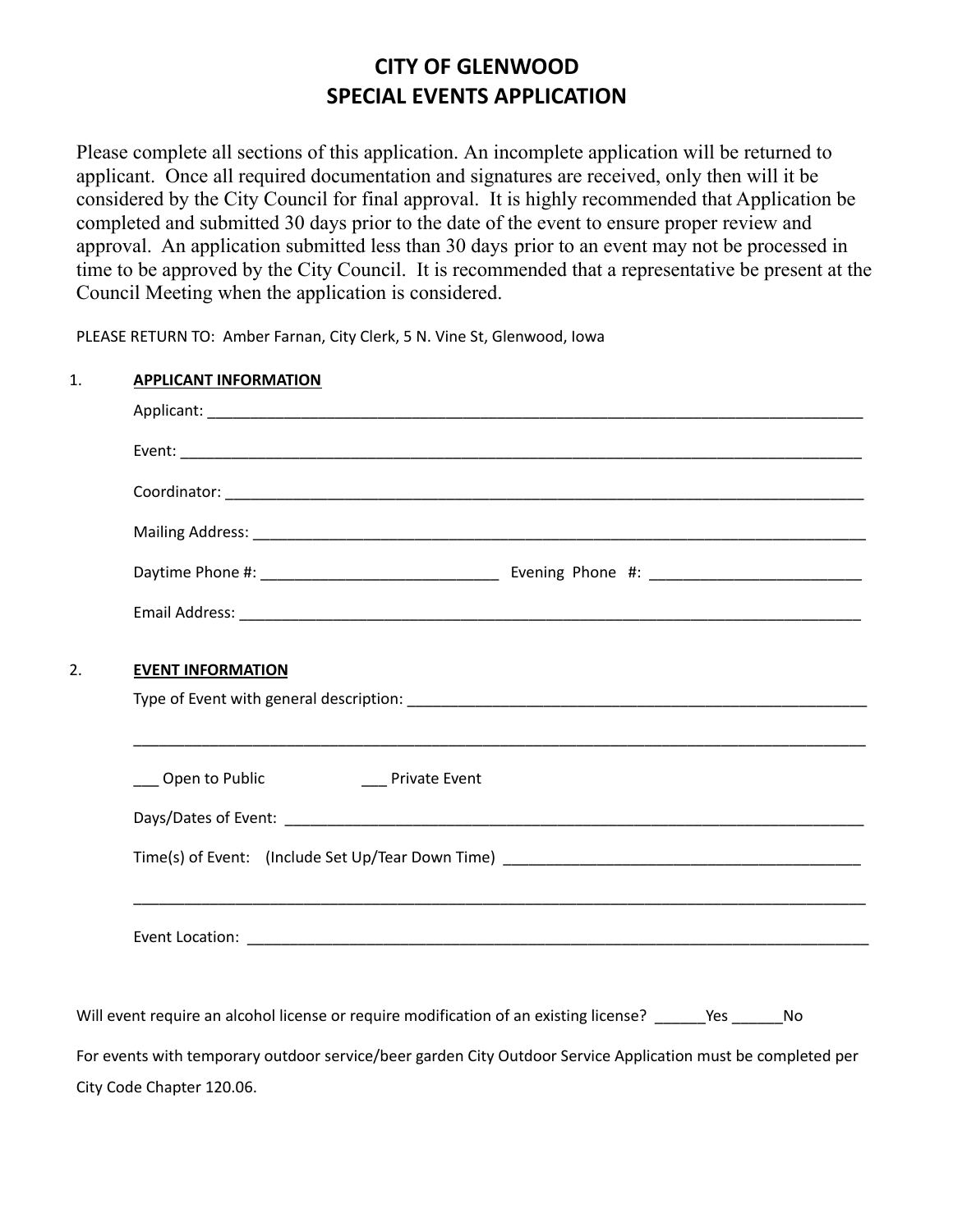### REQUESTED INFORMATION (Check All Applicable Lines)

| If closing street, applicant must notify affected owners/residents - describe how residents were/will be<br>notified (For events it is recommended that adjoining property owners sign a form (provided by applicant) showing they have |
|-----------------------------------------------------------------------------------------------------------------------------------------------------------------------------------------------------------------------------------------|
| been notified of the event by the applicant.):                                                                                                                                                                                          |
| Use of City Park (specify park and attach map of setup): Noting the set of the set of the set of the US of the                                                                                                                          |
| Parade (attach map of route and indicate streets to be closed)                                                                                                                                                                          |
| Walk/Run (attach map of route and indicate streets to be closed)                                                                                                                                                                        |
| $\frac{1}{2}$ Tent(s) to be used – over 400 sq ft or canopies over 1,000 sq ft                                                                                                                                                          |
|                                                                                                                                                                                                                                         |
| <b>ITEM S REQUESTED FROM THE CITY OF GLENWOOD</b><br><b>Street barricades</b>                                                                                                                                                           |
| Fencing                                                                                                                                                                                                                                 |
|                                                                                                                                                                                                                                         |
|                                                                                                                                                                                                                                         |
| Emergency "No Parking" Signs                                                                                                                                                                                                            |
| <b>SOUND SYSTEM S</b><br>Please indicate if the following will be used:                                                                                                                                                                 |
| ______ Amplified Sound/Speaker System                                                                                                                                                                                                   |
| Live Music                                                                                                                                                                                                                              |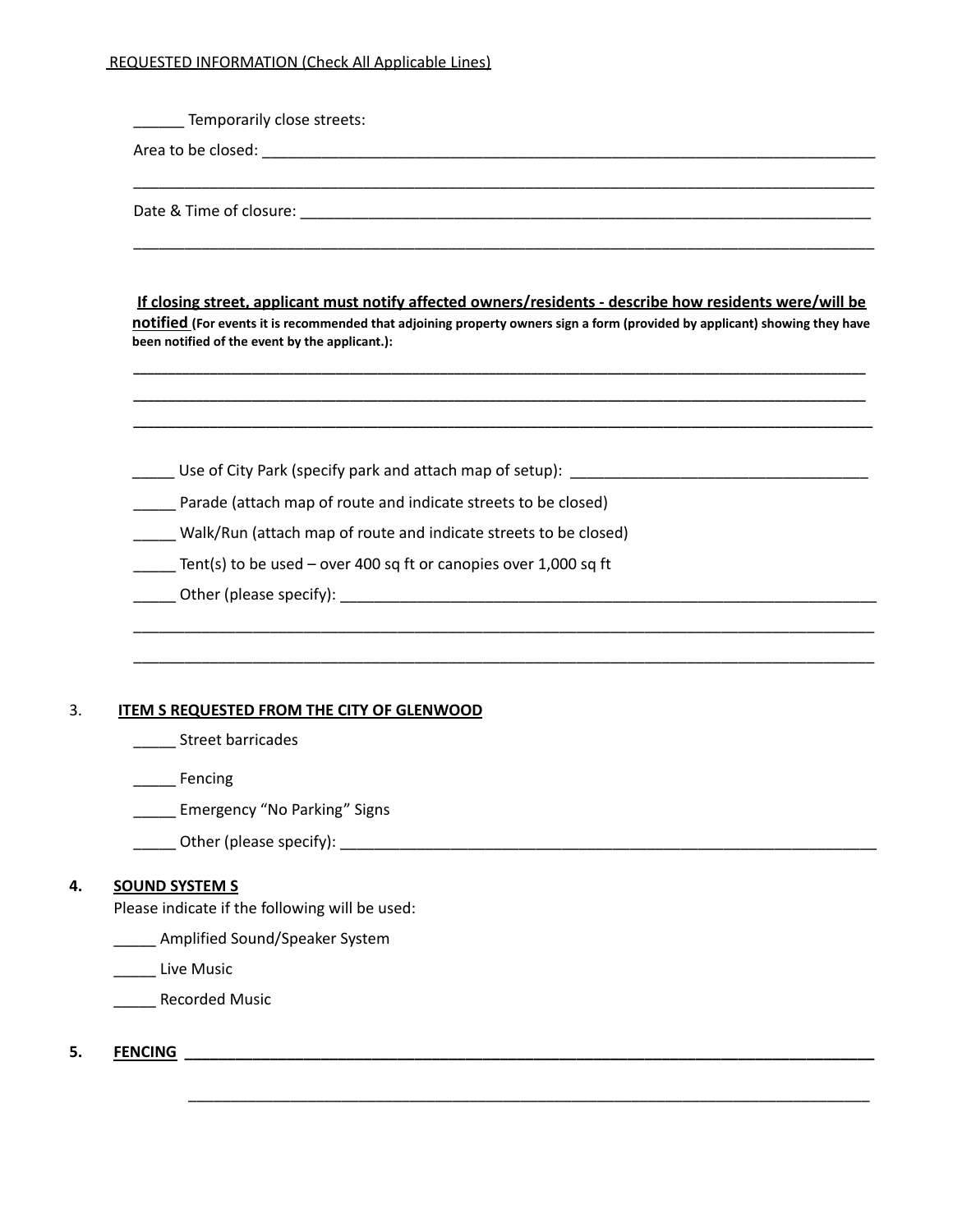#### **6. SANITATION/TRASH**

| Applicant is responsible for the clean-up of the event area immediately following the event, including trash<br>removal from the site. |                                 |
|----------------------------------------------------------------------------------------------------------------------------------------|---------------------------------|
| Will additional restrooms be brought to the site? Yes No                                                                               | If yes, how many? $\frac{1}{2}$ |
| Please name the individual, organization, or contractor responsible for clean-up and trash removal:                                    |                                 |
|                                                                                                                                        |                                 |
|                                                                                                                                        |                                 |
| (Event applicant will be invoiced for any additional cost incurred by the City for clean-up or trash removal                           |                                 |
| after an event)                                                                                                                        |                                 |

#### 7. **SECURITY**

8. **INSURANCE.** Applicant shall obtain and maintain a general liability insurance policy naming the City of Glenwood as additional insured using form IL7305 so as not to waive Owner's Governmental Immunity when conducting an **event** on **public property**. For **events** requiring an **alcohol license**, the minimum amount of coverage in the general liability insurance policy shall be \$2,000,000 general aggregate, \$1,000,000 personal injury and \$1,000,000 each occurrence. For all other **events** held on **public property**, the minimum amount of coverage for the general liability insurance policy will be \$500,000. This application will not be considered by the Glenwood City Council until the proper insurance certificate is submitted and approved by the City Administrator. Residential block parties are exempt from insurance requirements.

**\_\_\_\_\_\_\_\_**Certificate of Insurance provided and accepted \_\_\_\_\_\_\_\_ Certificate of Insurance not required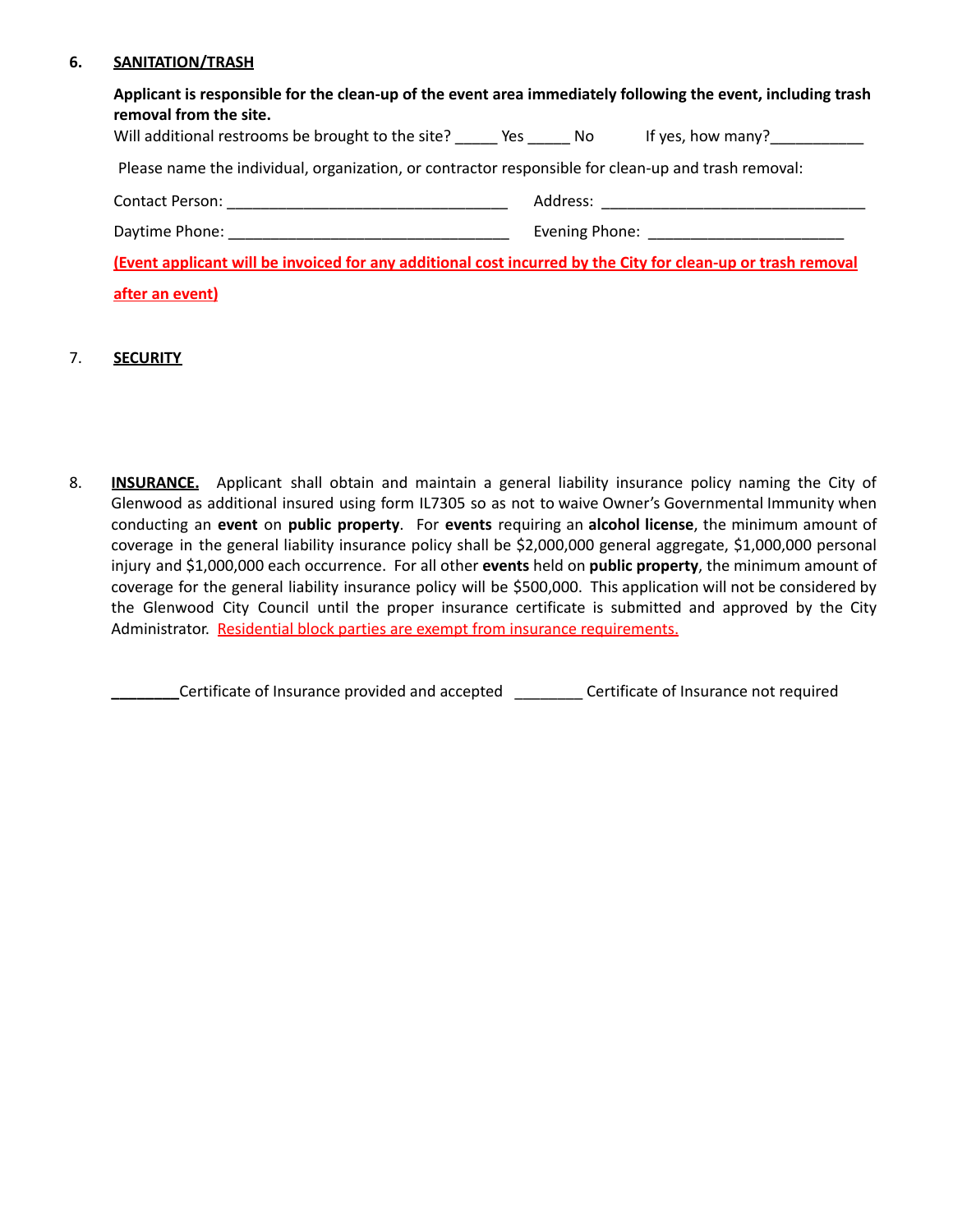#### 9. **AGREEMENT**

In consideration of the City of Glenwood, Iowa, granting permission for the activity described above, the undersigned indemnifies and holds harmless the City of Glenwood, Iowa, its employees, representatives and agents against all claims, liabilities, losses or damage for personal injury and/or property damage or any other damage whatsoever on account of the activity described above and/or deviation from normal City regulations in the area. The undersigned further agrees to indemnify and hold harmless the City of Glenwood, Iowa, its employees, representatives and agents against any loss, injury, death or damage to person or property and against all claims, demands, fines, suits, actions, proceedings, orders, decrees and judgments of any kind or nature and from and against any and all costs and expenses including reasonable attorney fees which at any time may be suffered or sustained by the undersigned or by any person who may, at any time, be using or occupying or visiting the premises of the undersigned or the above-referenced public property or be in, on or about the same, when such loss, injury, death or damage shall be caused by or in any way result from or rising out of any act, omission or negligence of any of the undersigned or any occupant, visitor, or user of any portion of the premises or shall result from or be caused by any other matters or things whether the same kind, as, or of a different kind that the matters or things above set forth. The undersigned hereby waives all claims against the city for damages to the building or improvements that are now adjacent to said public property or hereafter built or placed on the premises adjacent to said property or in, on or about the premises and for injuries to persons or property in or about the premises, from any cause arising at any time during the activity described above. The undersigned further agrees to comply with all the rules, regulations, terms and conditions established by the City of Glenwood, Iowa.

THE UNDERSIGNED HAS READ AND FULLY UNDERSTANDS THIS DOCUMENT, INCLUDING THE FACT IT IS RELEASING AND WAIVING CERTAIN POTENTIAL RIGHTS, AND VOLUNTARILY AND FREELY AGREES TO THE TERMS AND CONDITIONS AS SET FORTH HEREIN.

Applicant/Sponsor Signature data and the Date Date